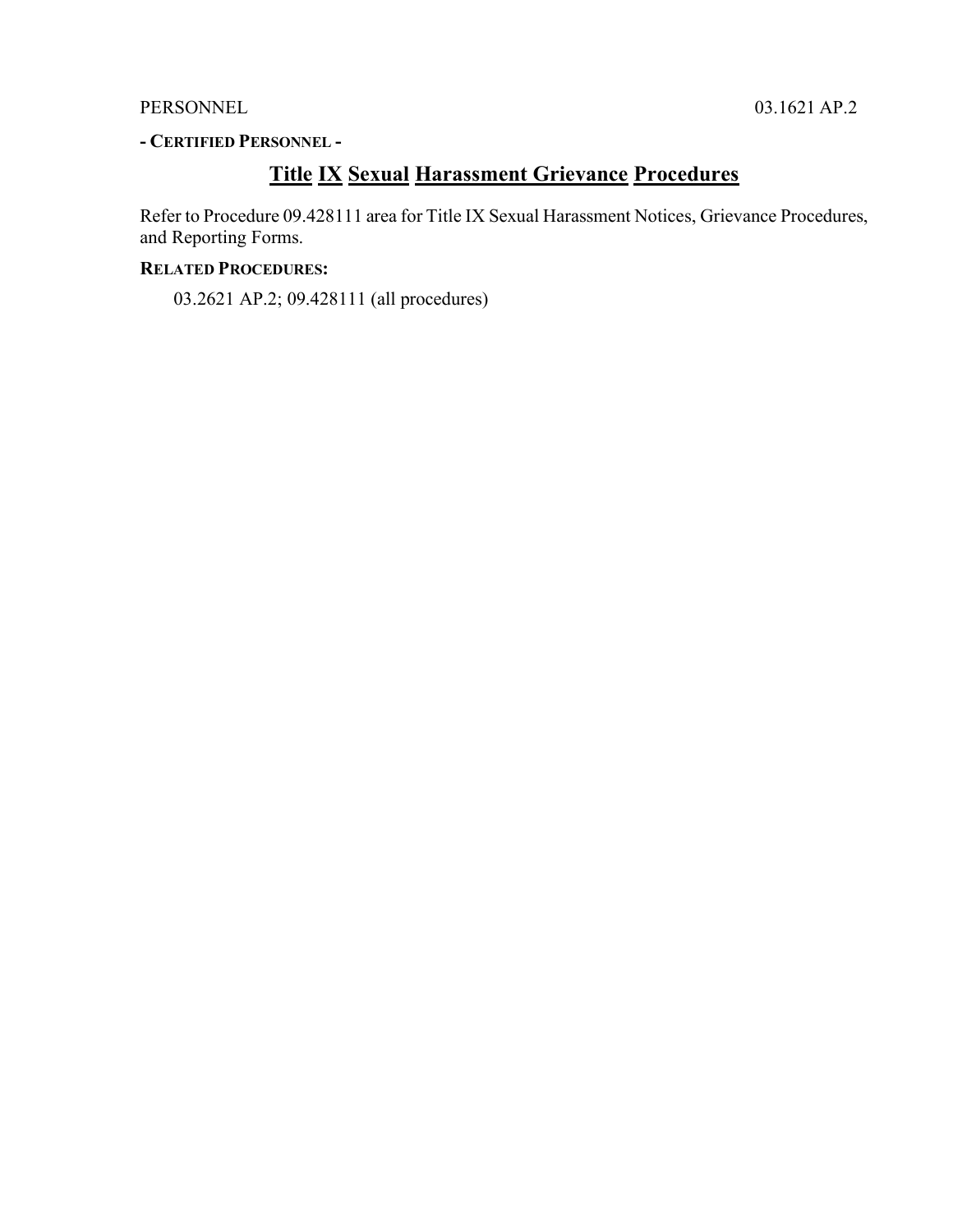### PERSONNEL 03.2621 AP.2

### **- CLASSIFIED PERSONNEL -**

## **Title IX Sexual Harassment Grievance Procedures**

Refer to Procedure 09.428111 area for Title IX Sexual Harassment Notices, Grievance Procedures, and Reporting Forms.

### **RELATED PROCEDURES:**

03.1621 AP.2; 09.428111 (all procedures)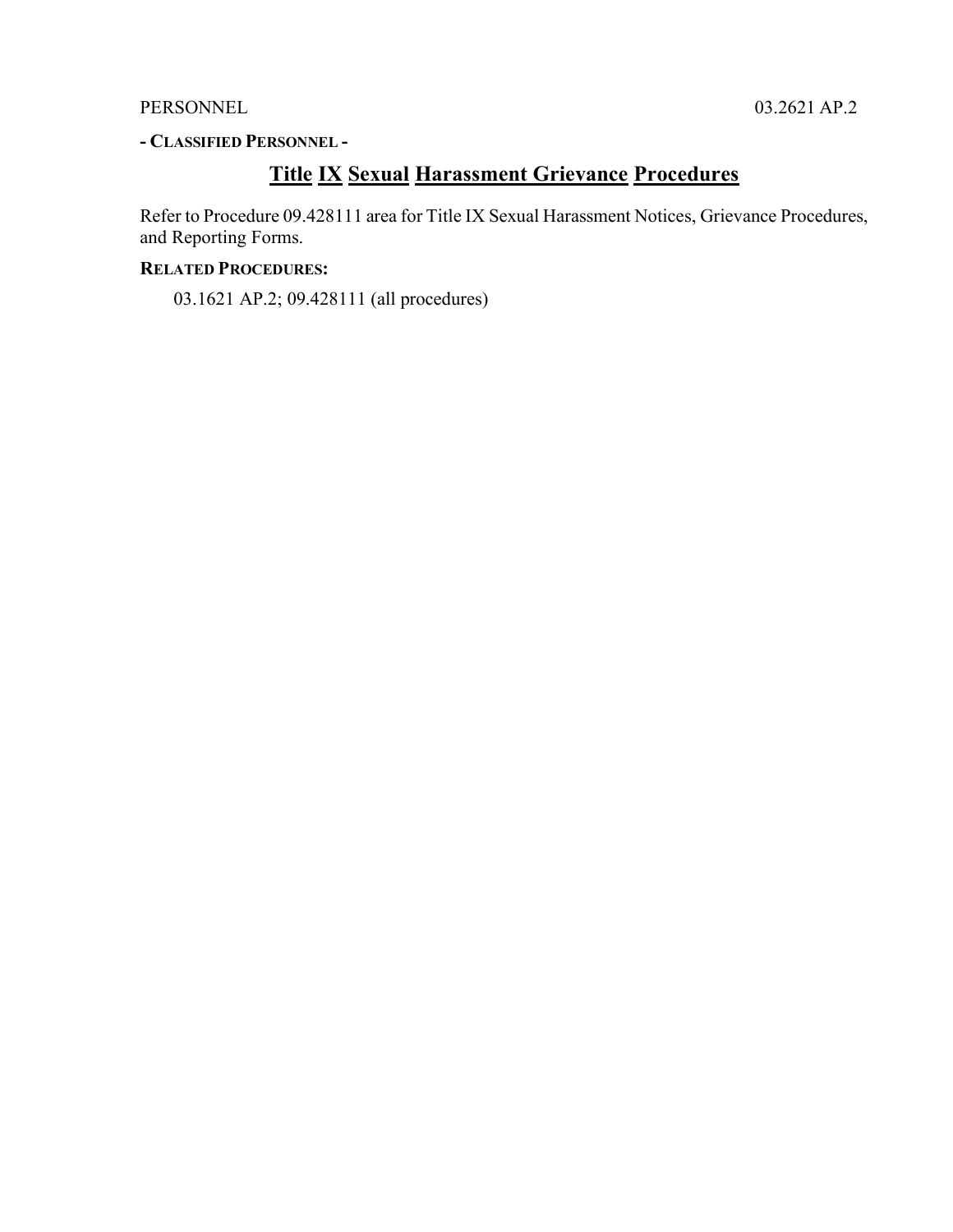### **Notice to Individuals Regarding Title IX Sexual Harassment/Discrimination**

This notice shall be provided to applicants for admission and employment, students, parents or legal guardians of students, employees, and all unions or professional organizations holding collective bargaining or professional agreements.

The District's Title IX Coordinator (TIXC) is Brian Bowland

| 5347 Benton Road                     | Paducah, KY 42003 |
|--------------------------------------|-------------------|
| Address                              | City, State, Zip  |
| brian.bowland@mccracken.kyschools.us | $(270)$ 538-4000  |
| Email Address                        | Telephone Number  |

Any person may report sex discrimination, including sexual harassment (whether or not the person reporting is the person alleged to be the victim of conduct that could constitute sex discrimination or sexual harassment), in person, by mail, by telephone, or by electronic mail, using the contact information listed for the TIXC, or by any other means that results in the TIXC receiving the person's verbal or written report. Such a report may be made at any time (including during nonbusiness hours) by using the telephone number or electronic mail address, or by mail to the office address, listed for the TIXC.

The District must prominently display the contact information required to be listed for the TIXC and Policies 03.1621, 03.2621, 09.428111 Title IX Sexual Harassment and 09.428111 AP.11 Title IX Grievance Procedures on its website, if any, and in each handbook or catalog that it makes available to persons entitled to a notification listed above.

The District must ensure that the TIXC(s), Investigators, Decision Makers, and any person who facilitates an informal resolution process, receive training on the regulatory definition of sexual harassment; the scope of the District's educational program or activities; how to conduct an investigation; the grievance process (including informal resolutions and appeals); and impartial service, conflict of interest, and bias standards.

The District must make these training materials publicly available on its website, or if the District does not maintain a website the District must make these materials available upon request for inspection by members of the public.

#### **REFERENCES:**

Title IX of the Education Amendments of 1972 (20 USC  $\S$  1681, et seq.); 34 C.F.R. Part 106

#### **RELATED POLICIES:**

03.1621; 03.2621; 09.428111

#### **RELATED PROCEDURES:**

03.1621; 03.2621; (all procedures) 09.428111 (all procedures)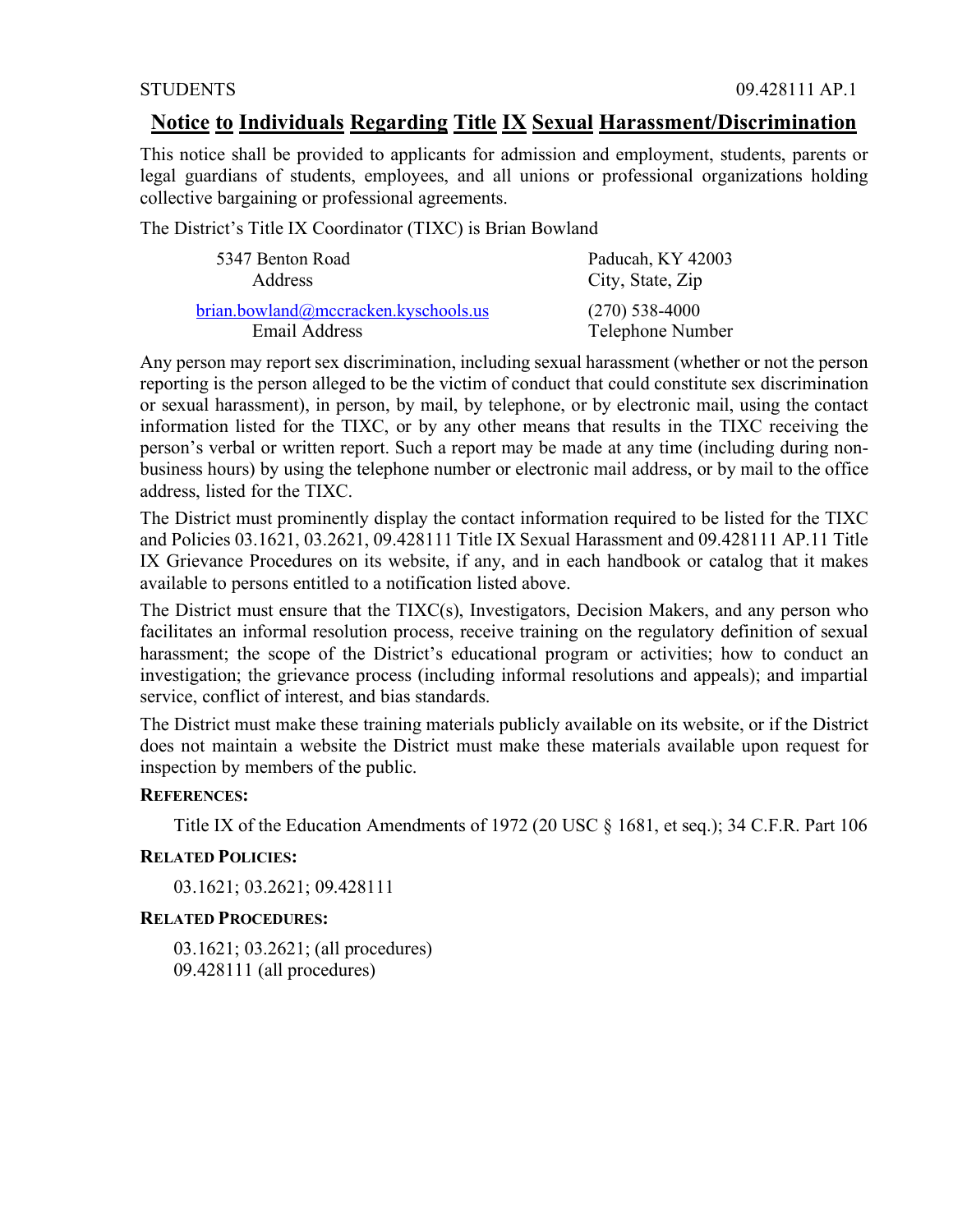### **THIS PROCEDURE APPLIES TO "TITLE IX SEXUAL HARASSMENT" UNDER POLICIES 03.1621, 03.2621, AND 09.428111.**

### **REPORTING**

- 1. School employees who have reason to believe that a student has been subjected to Title IX Sexual Harassment are required to promptly make a report to the Title IX Coordinator (TIXC).
- 2. Students, parents/legal guardians or other individuals who believe a student has been sexually harassed may make a report to the TIXC.
- 3. If the individual making the report is the alleged victim ("Complainant" as defined in the Title IX Sexual Harassment regulation), or if the Complainant is identified by the individual making the report, the TIXC will meet with the Complainant to discuss supportive measures that may be appropriate in the particular circumstances and explain the process for filing a formal complaint.
- 4. The District cannot provide an informal resolution process for resolving a report unless a formal complaint is filed.
- 5. The Superintendent/designee shall be informed of all reports and formal complaints of sexual harassment.

### **FORMAL COMPLAINT**

1. A Complainant and/or their parent/legal guardian may file a formal written complaint requesting investigation of alleged Title IX Sexual Harassment. The written complaint must include basic information concerning the allegation of sexual harassment (i.e., date, time, location, individual(s) who allegedly engaged in sexual harassment, description of allegation).

Students who need assistance in preparing a formal written complaint, may consult with the TIXC.

- 2. In accordance with the Title IX regulations, the TIXC must dismiss a formal complaint under this Title IX procedure if:
	- a) the conduct alleged in the formal complaint does not constitute sexual harassment as defined under the Title IX regulations and the Title IX Sexual Harassment policy; or
	- b) the conduct alleged did not occur within the scope of the District's education programs and activities, or
	- c) did not occur in the United States.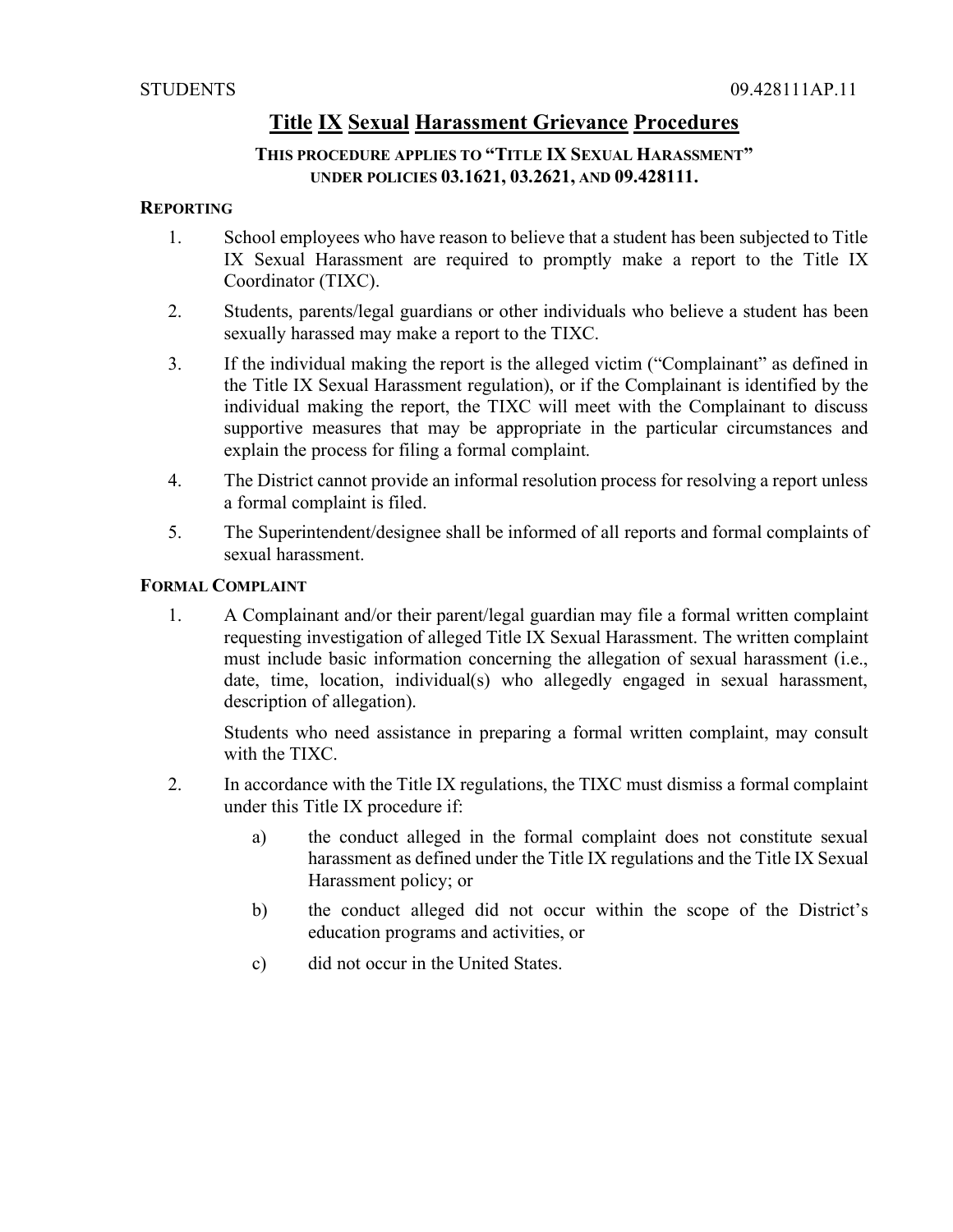### **FORMAL COMPLAINT (CONTINUED)**

- 3. In accordance with the Title IX regulations, the TIXC may dismiss a formal complaint if:
	- a) a Complainant withdraws the formal complaint, or withdraws particular allegations within the complaint;
	- b) the Respondent is no longer employed by or enrolled in the District; or
	- c) there are specific circumstances that prevent the District from gathering evidence sufficient to reach a determination regarding the formal complaint. However, if the conduct potentially violates other policies or laws, it may be addressed through other applicable Board policy/procedure.
- 4. If a formal complaint is dismissed under this Title IX procedure, the TIXC will promptly and simultaneously send written notices to the parties explaining the reasons. The parties have the opportunity to appeal dismissals as outlined below.
- 5. In certain circumstances, the TIXC may file a formal complaint even when the alleged victim chooses not to. Examples could include instances where the Respondent (person alleged to have engaged in sexual harassment) has been found responsible for previous sexual harassment; a safety threat within the District, or other alleged serious violations where pursuit of a complaint is warranted.
- 6. If the conduct alleged in a formal complaint potentially violates other laws or Board policies, the District may address the conduct under another applicable Board policy/procedure.

### **EMERGENCY REMOVAL/SUSPENSION**

The Superintendent may direct the removal of a student from education programs and activities on an emergency basis during the complaint procedure:

- 1. If there is a determination, following an individualized safety and risk analysis which may be performed as provided in District Policy 09.429 (Threat Assessment), that there is an immediate threat to the physical health or safety of an individual arising from the allegations of sexual harassment. Examples of such circumstances might include, but are not limited to, a continued threat of violence against a Complainant by a Respondent, or a Respondent's threat of self-harm due to the allegations.<sup>1</sup>
- 2. The Respondent and parent/legal guardian will be provided notice of the emergency removal, and will be provided an opportunity to challenge the decision either before or following the removal (this is an opportunity to be heard, not a hearing) utilizing the procedure applicable to student suspensions per Policy 09.434 Suspension.
- 3. Any such decision shall be made in compliance with any applicable disability laws, including the Individuals with Disabilities Education Act, Section 504 of the Rehabilitation Act and the Americans with Disabilities Act.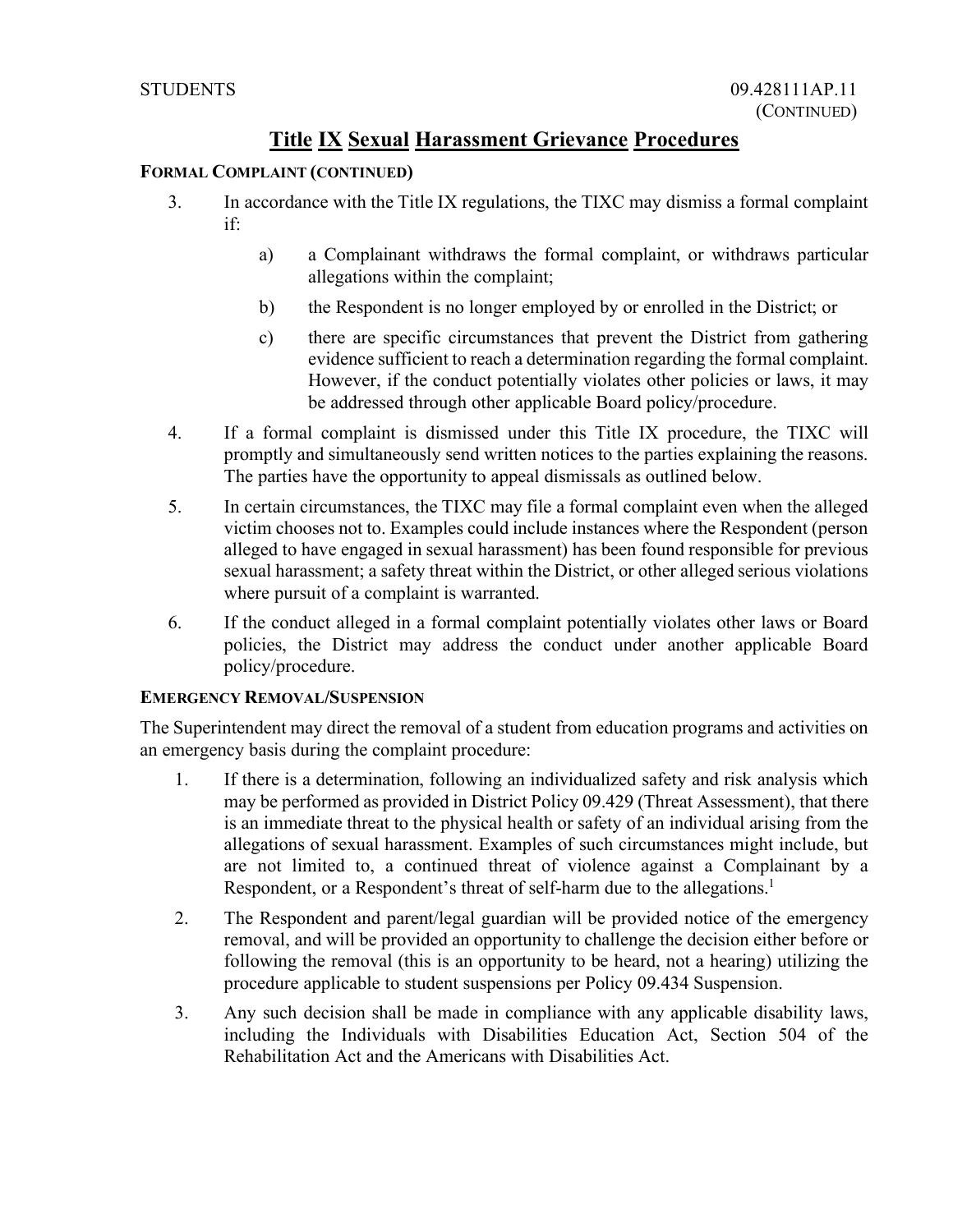### **EMPLOYEE SUSPENSION WITH PAY**

An employee may be suspended with pay during the complaint procedure as provided in Board policies.2

### **NOTICE TO PARTIES FOLLOWING A FORMAL COMPLAINT**

- 1. The TIXC will provide to the parties written notice of the formal complaint and allegations of sexual harassment potentially constituting Title IX Sexual Harassment. The notice shall include:
	- Notice regarding the complaint procedure and the availability of an informal resolution process;
	- Sufficient details known at the time (including identities of parties, if known; the conduct alleged; and the date and location of the alleged incident[s], if known), allowing sufficient time to prepare before any initial interview (not less than ten [10] calendar days);
	- A statement that the Respondent is presumed not responsible for the alleged conduct and that a determination of responsibility will be made at the conclusion of the grievance process;
	- The parties may inspect and review evidence directly related to the allegations of Title IX Sexual Harassment;
	- Notice that the parties may each have an advisor of their choice (who may be an attorney);
	- Notice that knowingly making false statements or submitting false information in bad faith during the complaint process is prohibited and may result in disciplinary action;
	- Notice of the name of the investigator, with sufficient time (no less than three [3] calendar days) to raise concerns of conflict of interest or bias.
- 2. If additional allegations become known at a later time, notice of the additional allegations will be provided to the parties.
- 3. The TIXC will discuss supportive measures with each party and oversee implementation of such measures as appropriate.

#### **INFORMAL RESOLUTION PROCESS**

After a formal complaint has been filed, and if the TIXC believes the circumstances are appropriate, the TIXC may offer the parties the opportunity to participate in an informal resolution process to resolve the complaint without completing the investigation and determination process. Informal resolutions cannot be used to resolve a formal complaint where a student is the Complainant and the Respondent is an employee.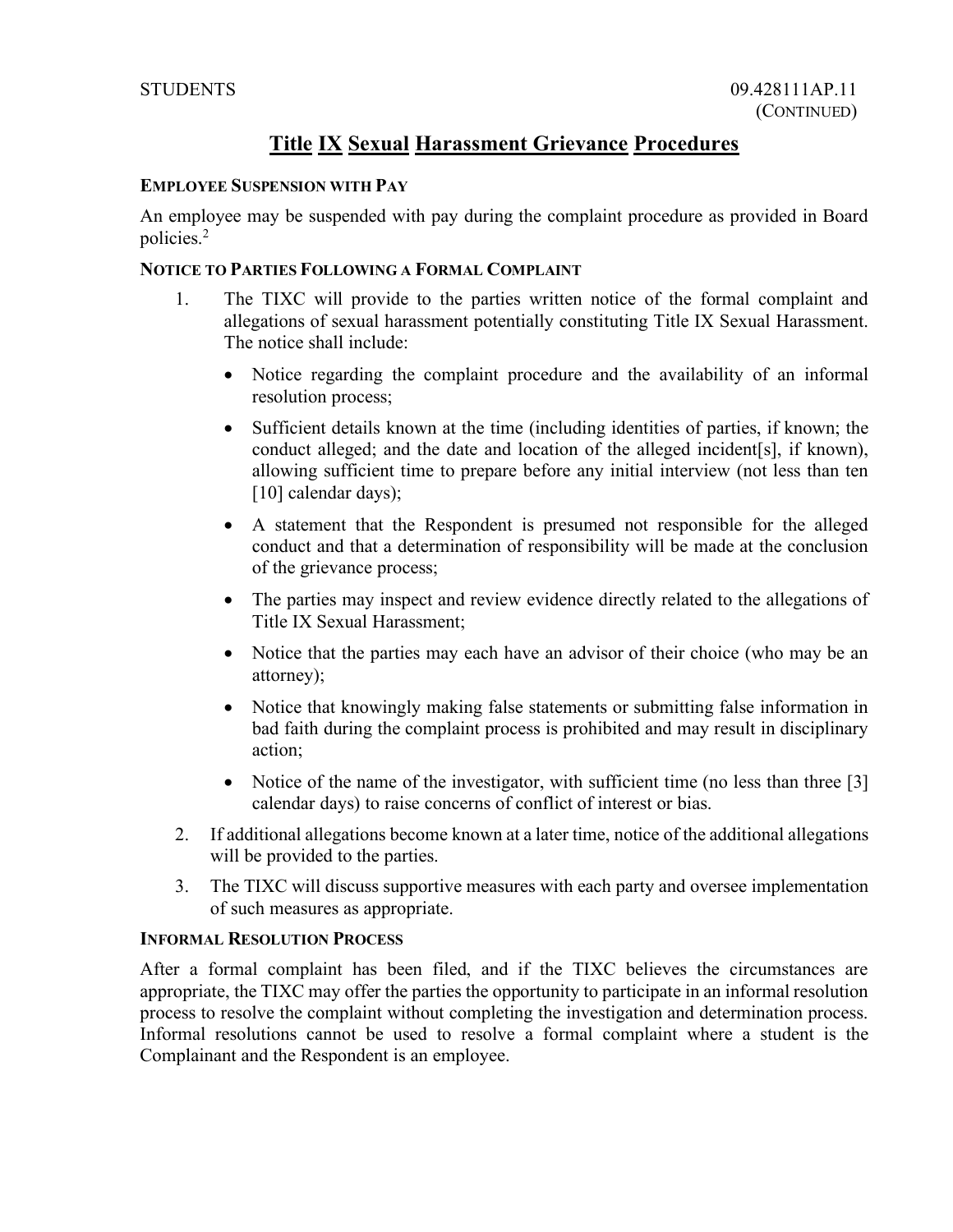### **INFORMAL RESOLUTION PROCESS (CONTINUED)**

Informal resolutions can take many forms, depending on the particular case. Examples include, but are not limited to, facilitated discussions between the parties; restorative justice; acknowledgment of responsibility by a Respondent; apologies; disciplinary actions against a Respondent or a requirement to engage in specific services; or supportive measures. Both parties must voluntarily agree in writing to participate in an informal resolution process, and either party can withdraw from the process at any time. The Superintendent/designee must agree to the terms of any informal resolution reached between the parties. If an informal resolution agreement is reached, it must be signed by both parties and the District. Any such signed agreement is final and binding according to its terms.

If an informal resolution process does not resolve the formal complaint, nothing from the informal resolution process may be considered as evidence in the subsequent investigation or determination. The parties will be advised that engagement in the informal resolution process is grounds for extension of the investigation timeline.

#### **INVESTIGATION**

- 1. The complaint will be investigated by a trained internal or external individual designated by the Superintendent, who should consult with District legal counsel concerning the handling and investigation of the complaint.
- 2. The Investigator may consult with the TIXC as agreed during the investigation process.
- 3. If the complaint is against an employee of the District, rights conferred under an applicable collective bargaining agreement shall be applied, to the extent they do not conflict with the Title IX regulatory requirements.
- 4. The Investigator will:
	- a. Meet with each party after they have received appropriate notice of any meeting and its purpose, with sufficient time to prepare.
	- b. Allow parties to have their advisor at all meetings related to the complaint, although advisors may not speak on behalf of a party or interfere with the process.
	- c. Allow parties a reasonable opportunity to identify witnesses and submit favorable and unfavorable evidence.
	- d. Interview witnesses and conduct such other activities that will assist in ascertaining facts (site visits, review of documents, etc.).
	- e. Consider evidence that is relevant and directly related to the allegations in the formal complaint.
	- f. During the course of the investigation, provide both parties with an equal opportunity to inspect and review any evidence that is obtained in the investigation that is directly related to the allegations in the formal complaint (including evidence which the District does not intend to rely upon in reaching a determination of responsibility), and favorable and unfavorable evidence.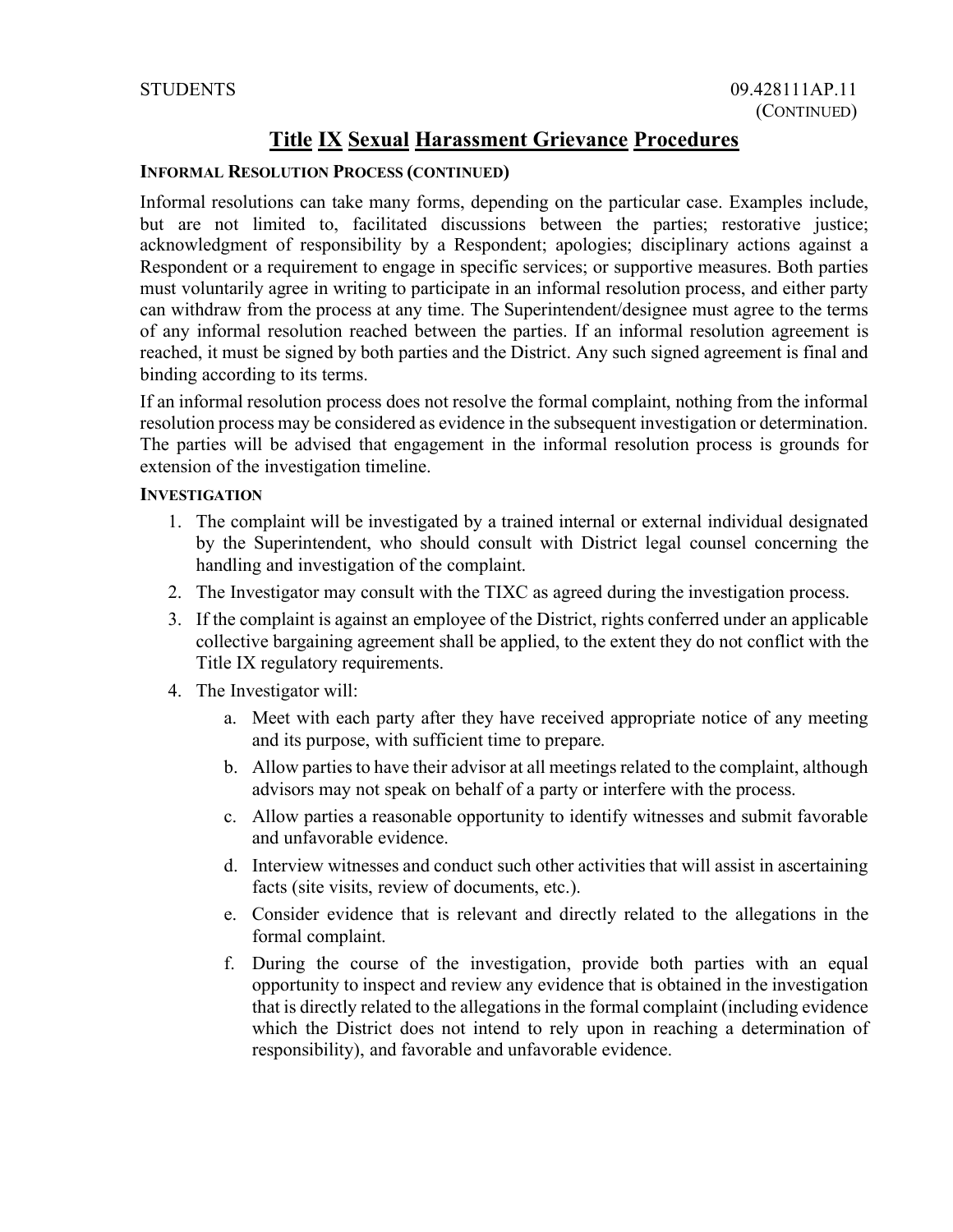#### **INVESTIGATION (CONTINUED)**

- g. Prior to completion of the investigation report, provide each party and advisor (if any) the evidence subject to inspection and review, and provide the parties with ten (10) calendar days to submit a written response. Access to such evidence may be provided via file sharing software that does not permit copying or downloading. The Investigator shall advise the parties that evidence is not to be publicly disseminated.
- h. Consider the parties' written responses to the evidence prior to completing the investigation report.
- i. Create an investigative report that that fairly summarizes relevant evidence including the Investigator's recommendation on whether or not the evidence supports a finding that the Respondent engaged in conduct constituting Title IX Sexual Harassment. The Investigator shall send the report to the parties and advisors (if any) for their review and written responses which must be filed with the Investigator within ten (10) calendar days of their receipt of the report.
- j. After receipt of the parties' written responses (if any), forward the investigation report and party responses to the assigned Decision Maker. The Decision Maker shall immediately inform the parties of the date of his or her receipt of the report and of the deadline for submission of questions as provided below.
- k. The Investigator's report shall be non-binding on the Decision Maker.
- 5. The investigation shall be concluded within forty (40) calendar days from the date of the TIXC Notice to the Parties Following a Formal Complaint as referenced above, but reasonable extension of time for good cause shall be allowed.

### **DETERMINATION OF RESPONSIBILITY**

The Superintendent shall assign a trained Decision Maker to arrive at a determination of responsibility. The Decision Maker cannot be the Investigator, Informal Resolution Facilitator, or the TIXC.

1. The Decision Maker shall have authority to preside over the pre-decision process in a manner the allows the Complainant and Respondent an equal opportunity to participate, including setting reasonable equally applicable limits on the number of questions and excluding questions on relevancy grounds or that seek privileged or confidential medical treatment information. The Decision Maker shall provide the parties with the opportunity to submit written, relevant questions that the party wants asked of another party or witness within five (5) calendar days of when the Decision Maker received the investigation report and party responses.

The Decision Maker shall provide a written explanation to a party proposing questions if the Decision Maker excludes a question on grounds that it is not relevant.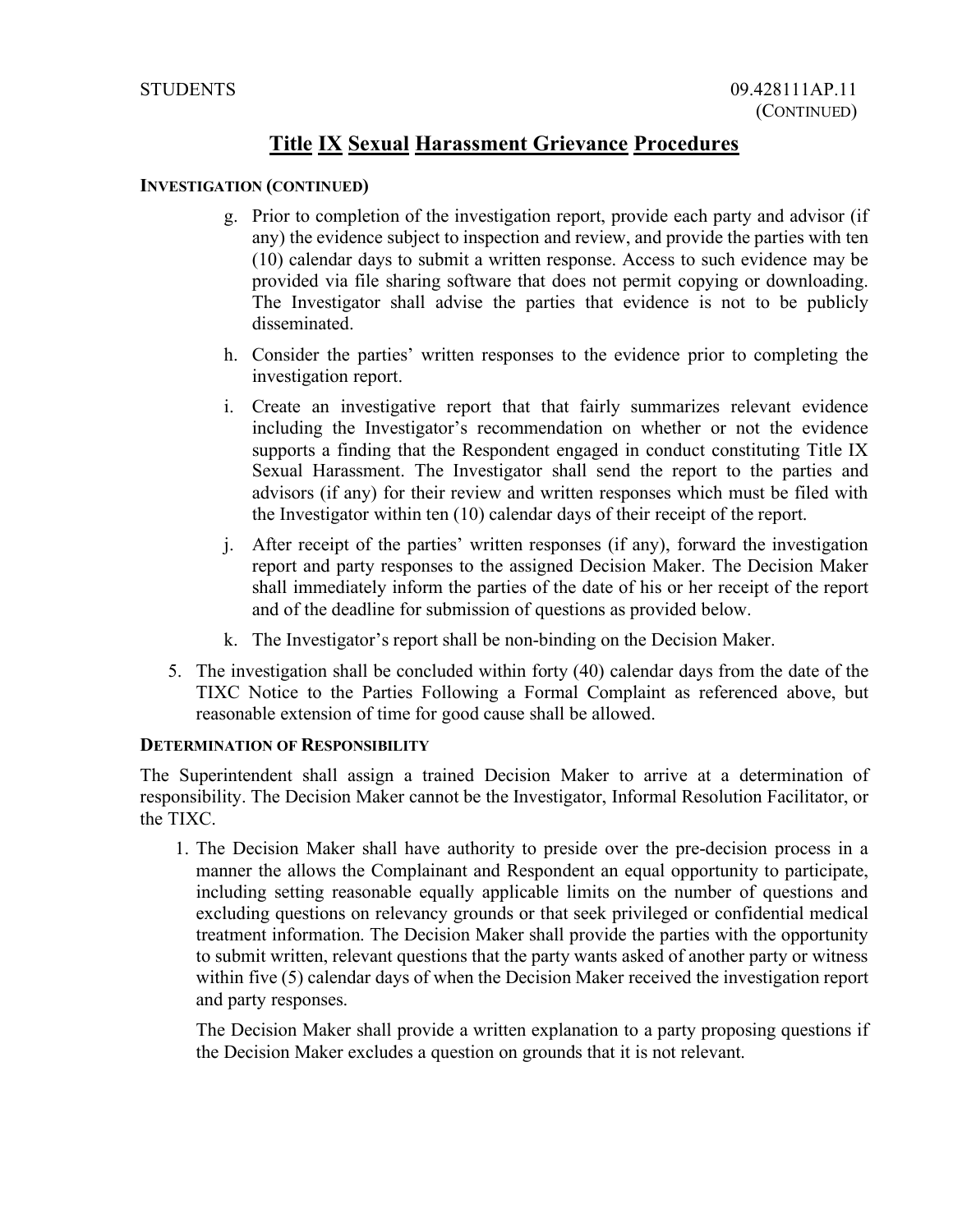#### **DETERMINATION OF RESPONSIBILITY (CONTINUED)**

- 2. Each party shall be provided the opportunity to review the responses of another party and/or witness, and to ask limited written follow-up questions within five (5) calendar days of receiving the answers.
- 3. Each party will receive a copy of the responses to any follow-up questions.
- 4. The Decision Maker shall review the investigation report, the parties' responses and other relevant materials, applying the preponderance of the evidence standard ("more likely than not").
- 5. The Decision Maker shall issue a written determination, which shall include the following:
	- a) Identification of all the allegations potentially constituting Title IX Sexual Harassment;
	- b) A description of the procedural steps taken from receipt of the formal complaint through the determination;
	- c) A determination regarding responsibility as to each allegation and findings of fact supporting the determinations;
	- d) A statement of, and rationale for, the result as to each allegation, including a determination regarding responsibility, any disciplinary sanctions to be imposed on the Respondent, and whether remedies designed to restore or preserve equal access to the District's programs and activities will be provided to the Complainant. In order to preserve confidentiality, remedies provided to the Complainant are not to be described in the determination report;
	- e) If applicable, a statement that disciplinary sanctions may require additional hearings or proceedings under separate law and policy: e.g. student expulsion; classified or certified employee public reprimand, suspension without pay, termination; or student alternative education program placement proceedings;
	- f) The District's appeal procedure and permissible bases for the parties to appeal the determination.
- 6. The written determination shall be provided to the parties simultaneously. The determination concerning responsibility becomes final either on the date that the District provides the parties with the written determination of the results of the appeal, if an appeal is filed, or if an appeal is not filed, the date on which the appeal would no longer be considered timely.
- 7. The implementation of measures or sanctions shall be made subject to and in compliance with applicable disability laws included the Individuals with Disabilities Education Act, Section 504 of the Rehabilitation Act and the Americans with Disabilities Act.
- 8. The determination shall be issued with thirty (30) calendar days of the Decision Maker's receipt of the Investigator's report and recommendation, but reasonable extension of time for good cause shall be allowed.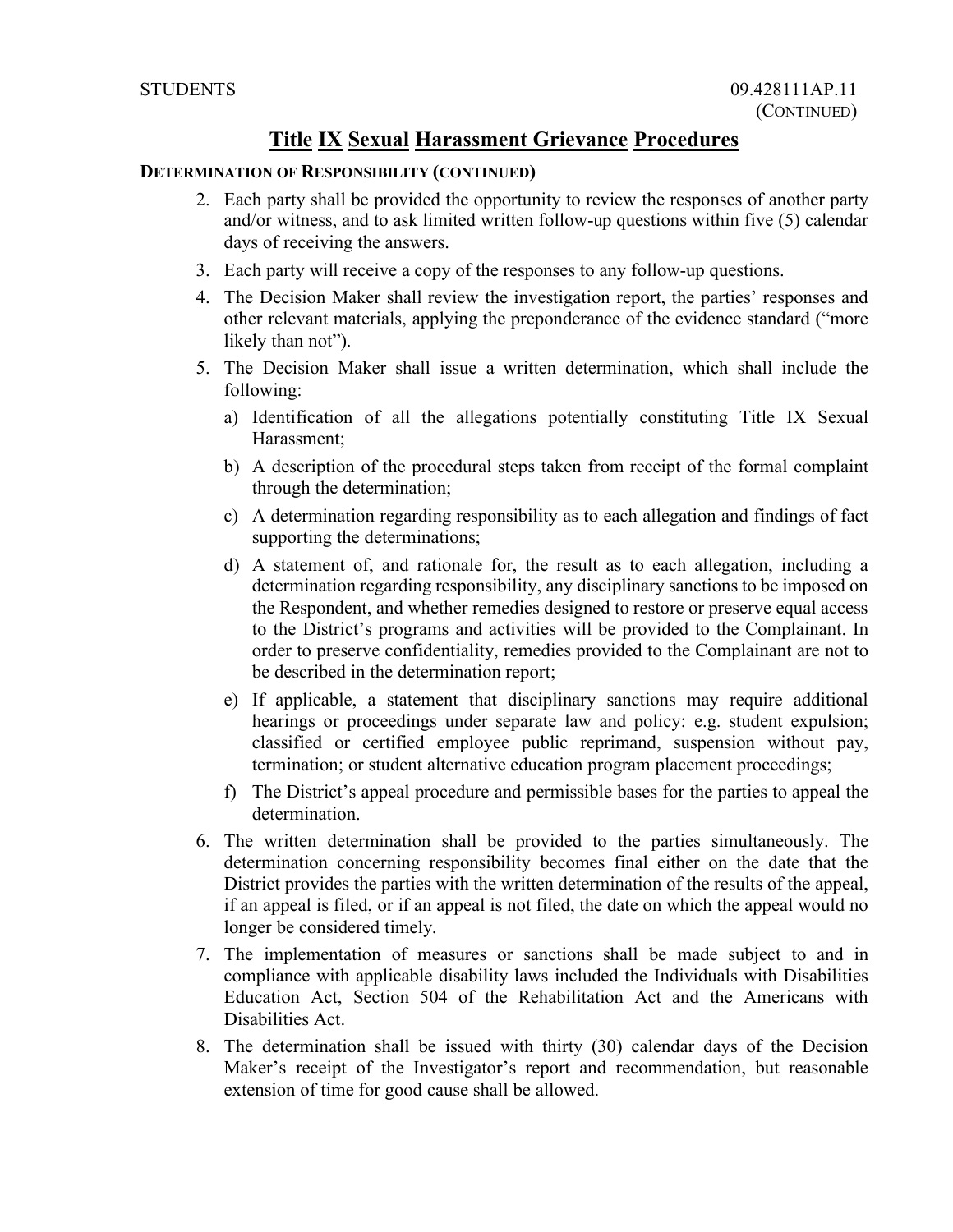#### **REMEDIES, DISCIPLINE AND OTHER ACTIONS**

Range of Remedies to Allow Equal Access to Complainant

- 1. Remedies are measures used to ensure that the Complainant has equal access to the District's education programs and activities following the Decision Maker's determination. Such remedies may include supportive measures, and may include other appropriate measures, depending upon the determination and the needs of the Complainant. The TIXC is responsible for implementing remedies and providing needed assistance to the Complainant.
- 2. Range of Disciplinary Sanctions (Students)

The following is a non-exhaustive range of disciplinary sanctions that may be imposed when there is a determination that students are responsible for one or more violations involving sexual harassment: In or out of school suspension; expulsion; assignment to alternative education programs; requirement to engage in education or counseling program; disqualification or modification of privileges to participate in sports or extracurricular programs; unilateral no-contact orders, school assignment alteration, or schedule changes; prohibitions or limitations on presence on school property or at school-related events; and other disciplinary sanctions and interventions set forth in the Code of Acceptable Behavior and Discipline.

3. Range of Disciplinary Sanctions (Employees)

The following is a non-exhaustive range of disciplinary sanctions that may be imposed when there is a determination that employees are responsible for one or more violations involving sexual harassment: Requirement to engage in education or counseling program; unilateral no-contact orders, school assignment alteration; prohibitions or limitations on presence on school property or at school-related events; private reprimand; public reprimand; suspension without pay; termination.

#### **APPEALS**

The Superintendent may serve as the Appellate Decision Maker and shall assign or arrange for the services of a trained Appellate Decision Maker if s/he does not serve in that role. The Appellate Decision Maker cannot be the Initial Decision Maker, Informal Resolution Facilitator, Investigator, or TIXC.

The Appellate Decision Maker shall have authority to preside over the appeal process in a manner the allows Complainant and Respondent an equal opportunity to participate, including setting reasonable page limits, enforcing timelines, and limiting review on the record to allowable grounds.

The parties (Complainant and Respondent) have the opportunity to appeal a responsibility determination and dismissals of formal complaints. Appeals will be considered only on the following grounds:

- 1. A procedural irregularity that affected the outcome;
- 2. New evidence that was not reasonably available as of the date of the determination regarding responsibility or dismissal of the formal complaint, that could affect the outcome;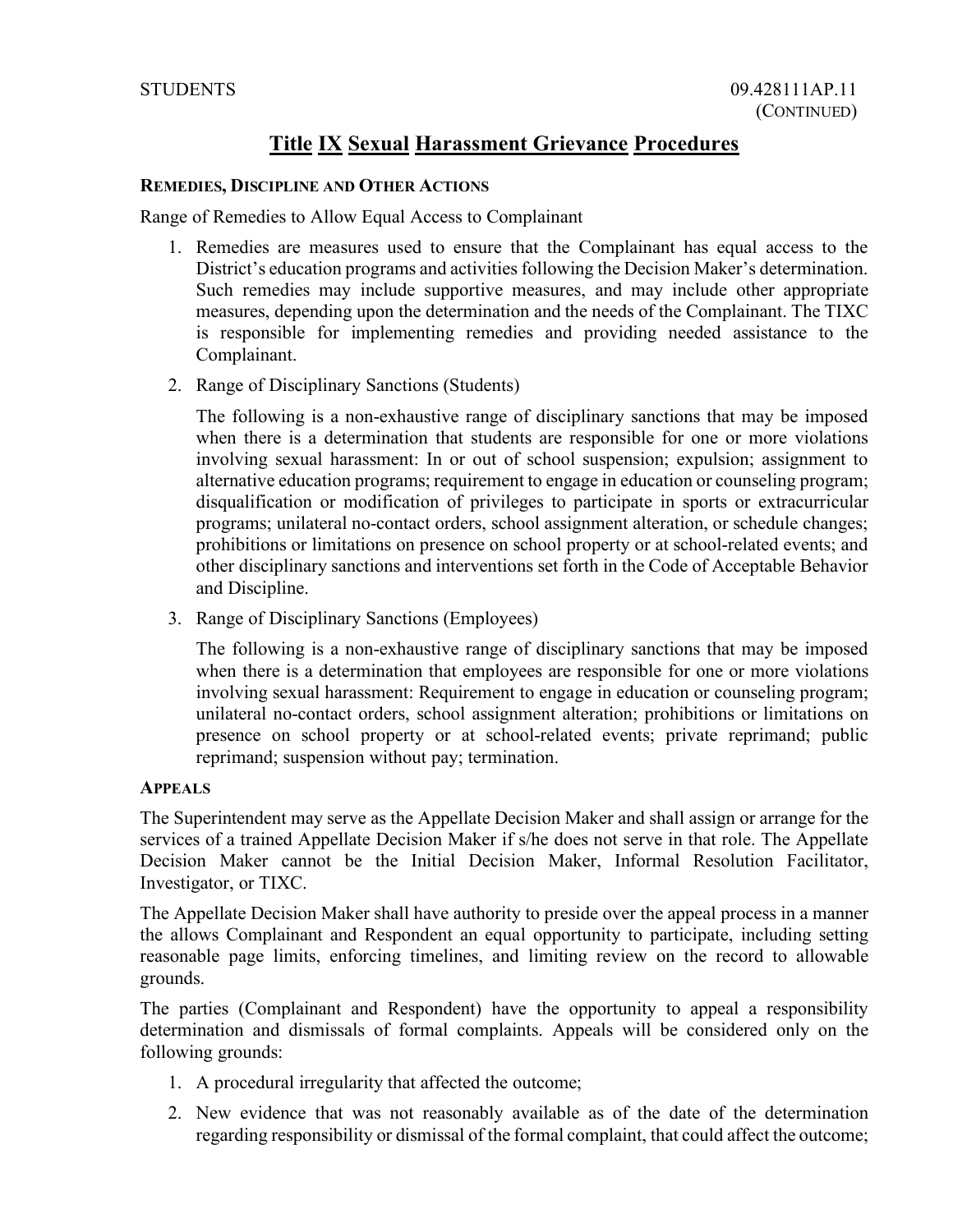#### **APPEALS (CONTINUED)**

3. The TIXC, Investigator, or Decision Maker had a conflict of interest or bias for or against Complainants or Respondents generally, or the individual Complainant or Respondent that affected the outcome; or

### **APPEAL STEPS**

- 1. An appeal must be filed in writing within five (5) calendar days of the receipt of the determination decision. Appeals after that deadline will not be considered. The written appeal must state the grounds and arguments for reversal or modification of the determination.
- 2. Appeals must be filed with the Superintendent, who will submit the appeal to the Appellate Decision Maker or engage in further appellate steps if the Superintendent is the Appellate Decision Maker. Parties initiating an appeal or seeking reversal or modification of a responsibility determination must explain the impact of any asserted error on the outcome and, in the case of new evidence, are to explain why such evidence was not available, summarize the evidence and explain how the party contends such evidence would have affected the outcome.
- 3. The Appellate Decision Maker shall notify the other party in writing of the appeal and include copies of the of the document setting forth the grounds and arguments in support the appeal. The other party shall have the option to file with the Appellate Decision Maker written arguments in response to the opposing party's appeal within five (5) calendar days of receipt of the appeal document. An untimely response will not be considered.
- 4. The Appellate Decision Maker shall conduct an impartial review of the appeal including consideration of arguments of the parties and the written record and may consult with District legal counsel in the decision-making process.
- 5. The Appellate Decision Maker shall issue a written decision describing the result of the appeal and rationale for the result and provide notice of the written decision simultaneously to the parties. The Decision may: affirm the determination, reverse the determination, or modify the determination in whole or in part.
- 6. The Title IX grievance determination of responsibility is final when there is no timely appeal or on the date when the Appellate Decision Maker sends his or her decision to the parties. A determination that conduct is not Title IX Sexual Harassment does not prevent the imposition of sanctions consistent with other law or policy where the conduct is determined to be in violation of such other law or policy.

#### **RECORDS**

Records in connection with sexual harassment reports and the complaint process shall be maintained for a minimum of seven (7) years.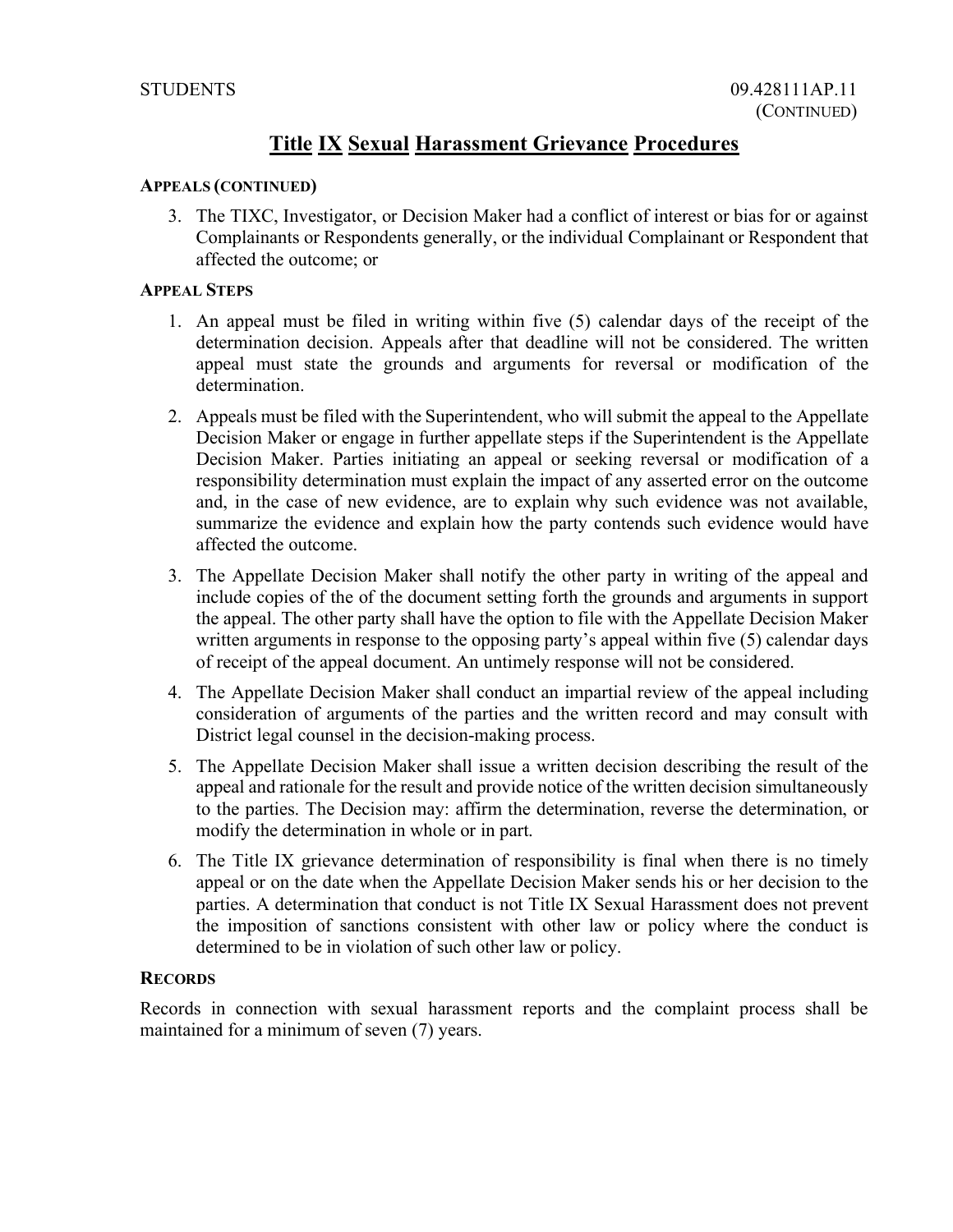#### **REFERENCES:**

1 KRS 158.4410; KRS 158.150; KRS 158.153 704 KAR 19:002 Individuals with Disabilities Education Act Section 504 of the Rehabilitation Act The Americans with Disabilities Act.

### **RELATED POLICIES:**

2 03.173; 03.27 09.429; 09.434

### **RELATED PROCEDURES:**

03.1621 AP.2; 03.2621 AP.2; 09.428111 (all procedures)